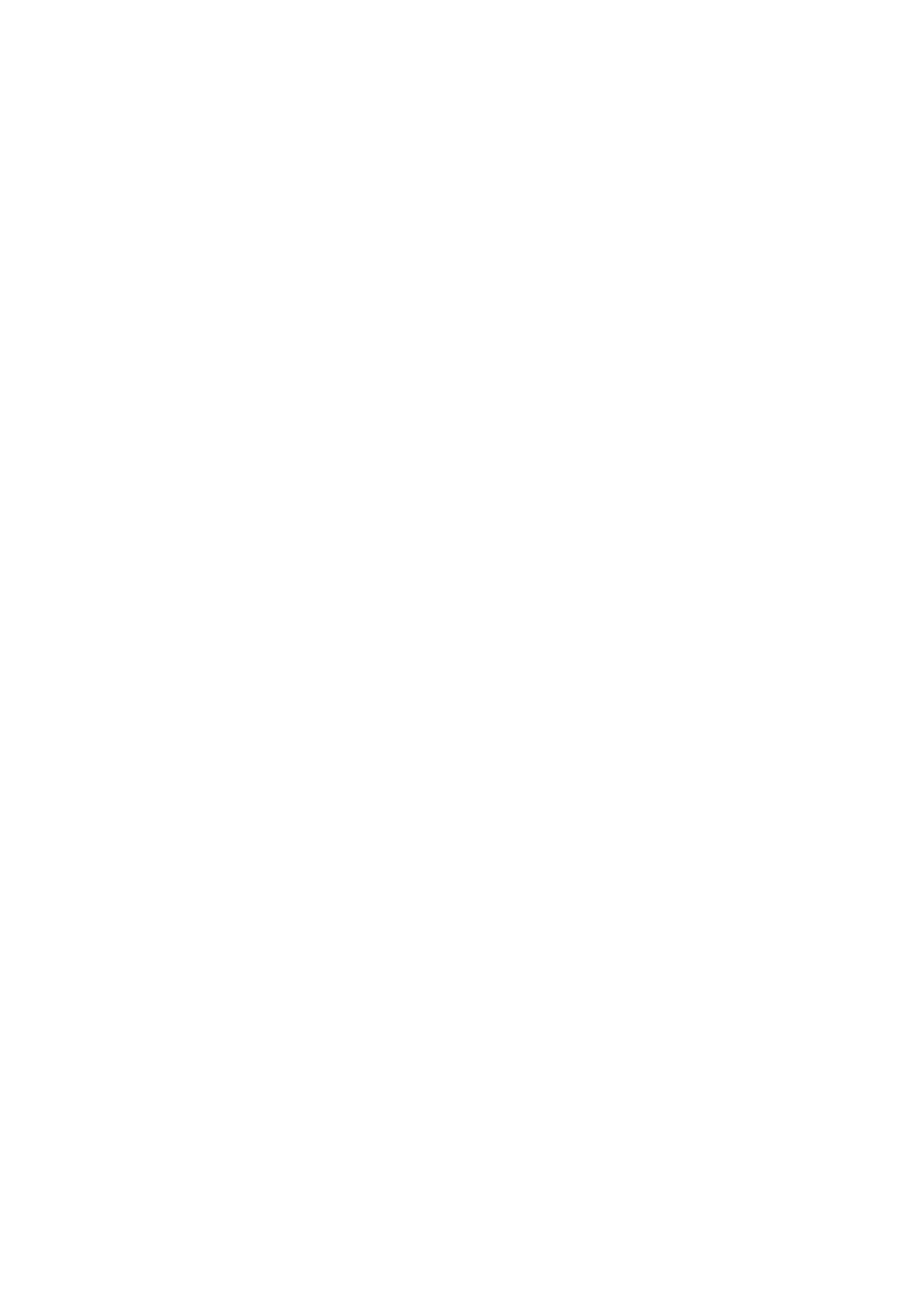



## **Declaration of Conformity** for Valves and Valve Manifolds

APV Rosista GmbH, Zechenstr. 49, D-59425 Unna-Königsborn as manufacturer with sole responsibility declares that the

double seat valves of the series D2, SD4, SDT4, SDM4, SWcip4, DSV, DA3, DE3, DEU3, DET3, DKR2, DKRT2, DKRH2 in the nominal diameters DN  $25 - 150$ ,  $1^{\circ} - 6^{\circ}$  and 1 Sh $5 - 6$  Sh $5$ 

butterfly valves of the series SV1 and SVS 1 F in the nominal diameters DN 25 - 100, DN 125 - 250 and  $1^{\circ} - 4^{\circ}$ 

> ball cocks of the series KH, KHV in the nominal diameters DN 15 - 100

single seat, diaphragm and spring loaded valves of the series S2, SW4, SWmini4, SWT4, M3, MF3, M4, MF4, MP4, MS4, AP1, APT1, CPV, RG4, RGM4, RGE4, RGEM4, PR2, PR3, PR4, SI2, UF3, VRA, VRAH in the nominal diameters DN 10 - 150,  $1/2^{\circ}$  - 4 $^{\circ}$  and 1 Sh5 - 6 Sh5

and the valve manifolds installed thereof

meet the requirements of the Directives 89/392/EEC (amendment 93/44/EEC), replaced by 98/37/EC and GSG - 9.GSGV.

For official inspections, APV Rosista GmbH presents a technical documentation according to appendix V of the Machinery Directive, this documentation consisting of documents of the development and construction, description of measures taken to meet the conformity and to correspond with the basic requirements on safety and health, incl. an analysis of the remaining risks as well as an operating manual with safety instructions.

The conformity of the valves and valve manifolds is guaranteed.

D-59425 Unna-Königsborn, June 04, 2008 **APV Rosista GmbH** 

aum

**Manager Research and Development**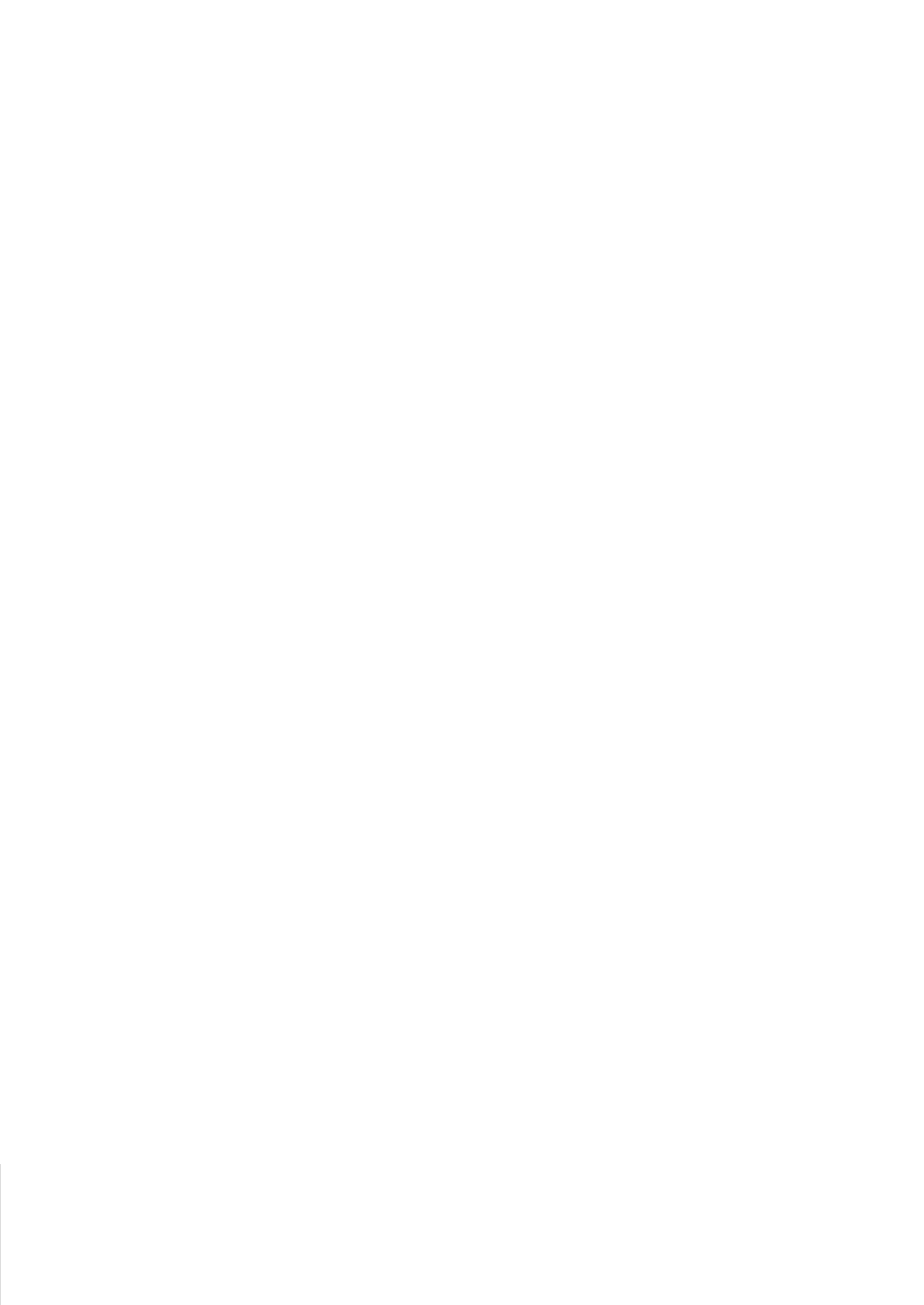



|     | <b>Table of Contents</b>    | Page                    |  |
|-----|-----------------------------|-------------------------|--|
| 1.  | <b>General Terms</b>        | $\boldsymbol{2}$        |  |
| 2.  | <b>Safety Instructions</b>  | $\overline{2}$          |  |
| 3.  | <b>Mode of Operation</b>    | $\mathbf{2}$            |  |
| 4.  | <b>Auxiliary Equipment</b>  | $\mathbf{3}$            |  |
| 5.  | <b>Cleaning</b>             | 3                       |  |
| 6.  | <b>Installation</b>         | 3                       |  |
| 7.  | <b>Maintenance</b>          | $\overline{\mathbf{4}}$ |  |
| 8.  | <b>Materials</b>            | $\overline{\mathbf{4}}$ |  |
| 9.  | <b>Dimensions / Weights</b> | 5                       |  |
| 10. | <b>Technical Data</b>       | 5                       |  |
| 11. | <b>Service Instructions</b> | $6 - 8$                 |  |
| 12. | <b>Trouble Shooting</b>     | 8                       |  |
| 13. | Spare Part List RN 01.113   |                         |  |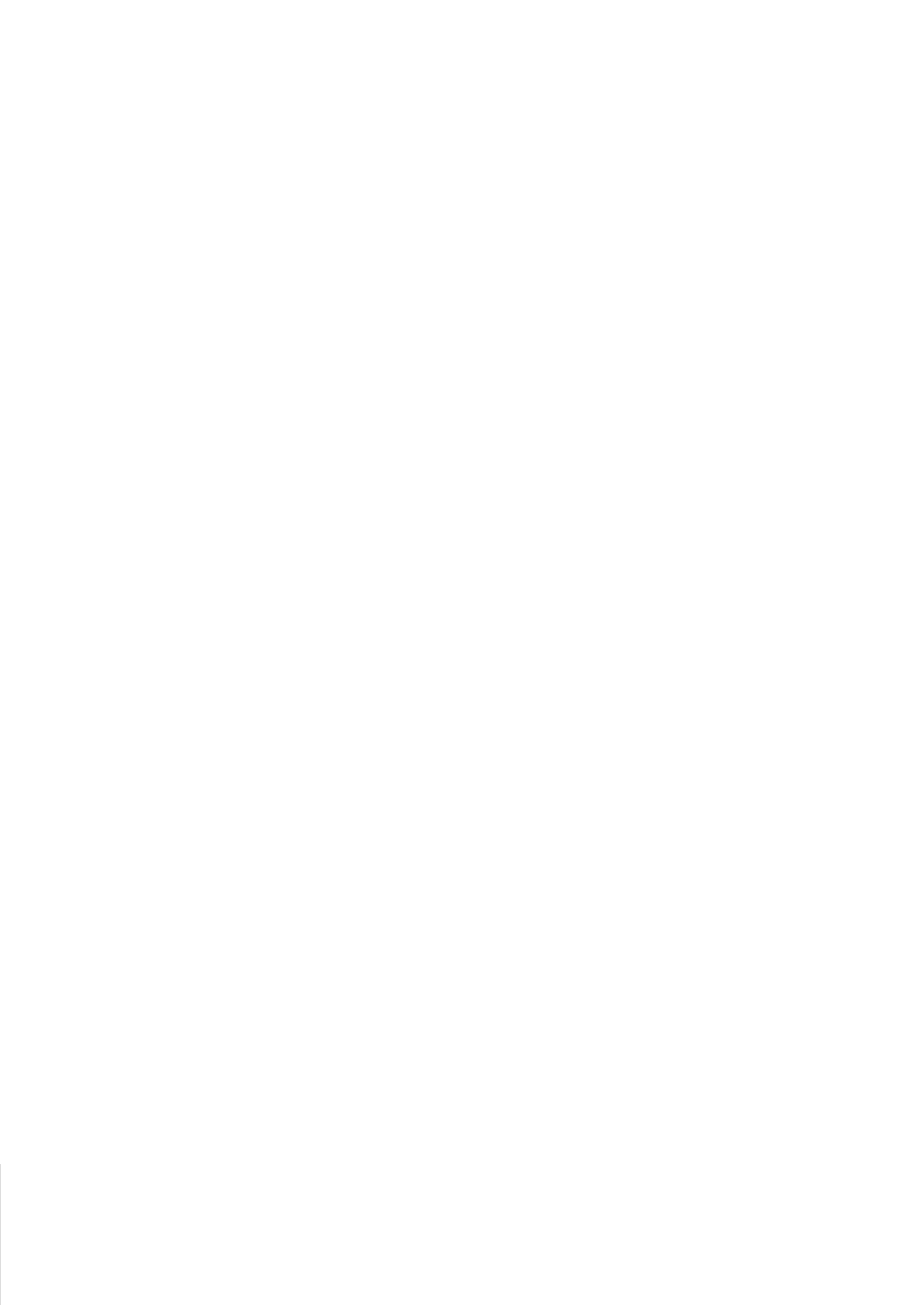



## **1. General Terms**

This operating manual has to be read carefully and observed by the competent operating and maintenance personnel.

We have to point out that we will not accept any liability for damage or malfunctions resulting from the non-compliance with this operating manual.

Descriptions and data given herein are subject to technical changes.

## **2. Safety Instructions**



#### **DANGER!**

Before any maintenance of the valve, the line system in which the valve is installed must be depressurized.

#### **ATTENTION!**

- Observe service instructions to ensure safe maintenance of the valve.

## **3. Mode of Operation**

The DELTA VRA valve is used in applications in which equipment can be damaged by a vacuum (e.g. on containers or pipelines).

If a vacuum occurs, the valve opens by the valve seat being pulled down against spring force in order to relieve the vacuum in the system. The closing process is only released by the spring force if the vacuum does no longer exist.

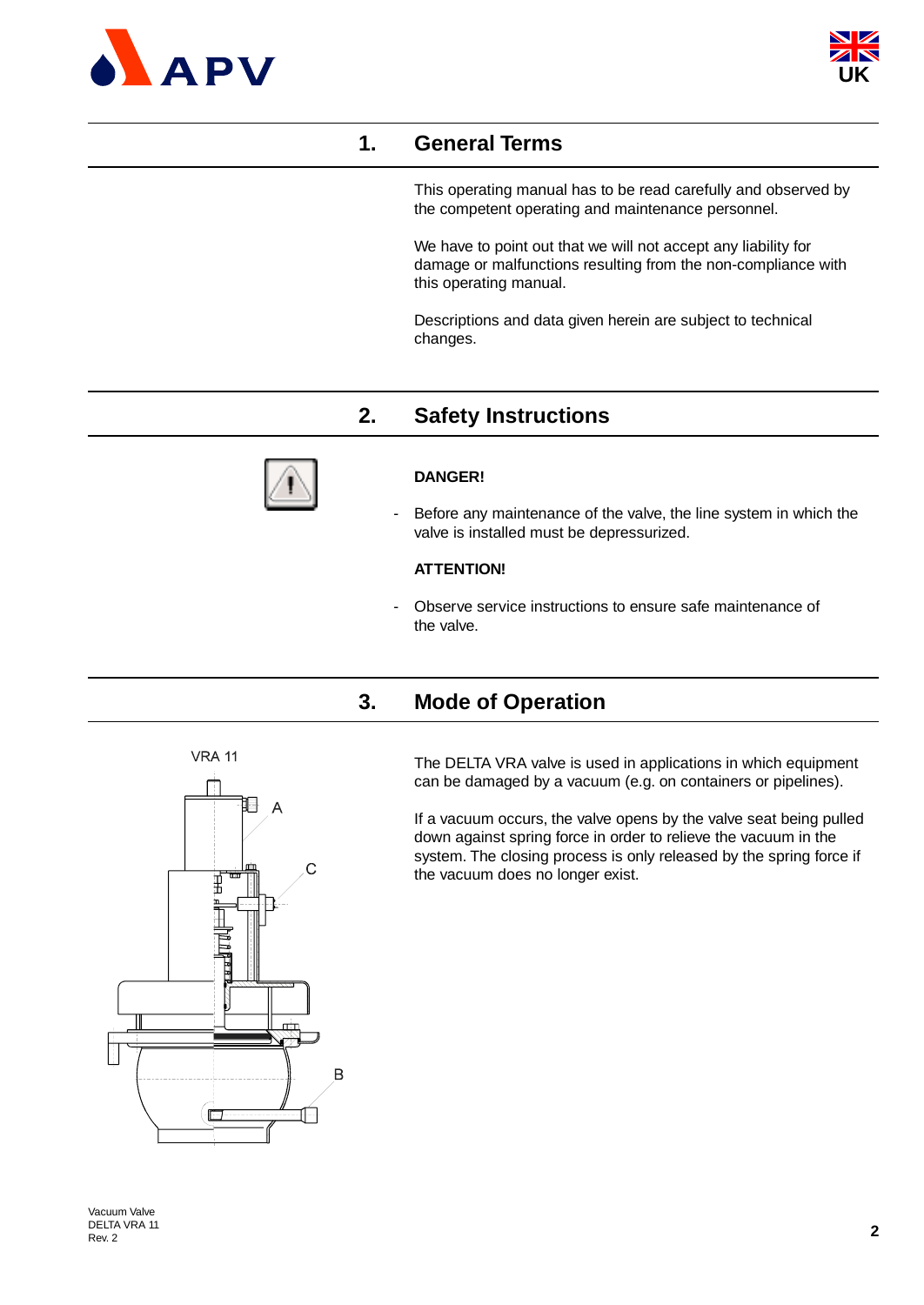



## **4. Auxiliary Equipment**

#### **- Seat lift actuator (standard)**

The DELTA VRA valve is equipped with a seat lift actuator **(A)** which is used during the cleaning process and / or for remote functional control.

- **Valve feedback** A switch to indicate the closed or open position of the valve seat (ON / OFF) can be installed at the valve **(C)** on request.
- **Cleaning device (standard)** The valve is equipped with an integrated cleaning nozzle **(B)**.

### **5. Cleaning**

During the cleaning process, the product-wetted parts of the valve can be cleaned by the cleaning nozzle **(B)** in the housing. Additionally, the contact surfaces between the seat seal and the seat can be cleaned by lifting the seat. For this purpose, the seat lift actuator **(A)** is controlled in short intervals during the cleaning process.

#### **6. Installation**

The DELTA VRA valve must be installed in upright position as, otherwise, the valve function cannot be guaranteed. Moreover, liquids must be able to drain off the housing and the tray.

The valve housing can be welded in directly as the complete valve insert can be dismantled to the top.

**Attention:** Observe welding instructions.

## **6.1 Welding Instructions**

#### **VRA**

- Before welding of the valve, the valve insert must be dismantled from the housing. A careful handling without damage to the parts must be provided.
- Welding may only be carried out by certified welders (EN 287-1). (Seam quality  $EN$  25817,  $B$ ").
- The welding of the valve housings must be effected in such a way that deformation strain cannot be transfered to the valve body.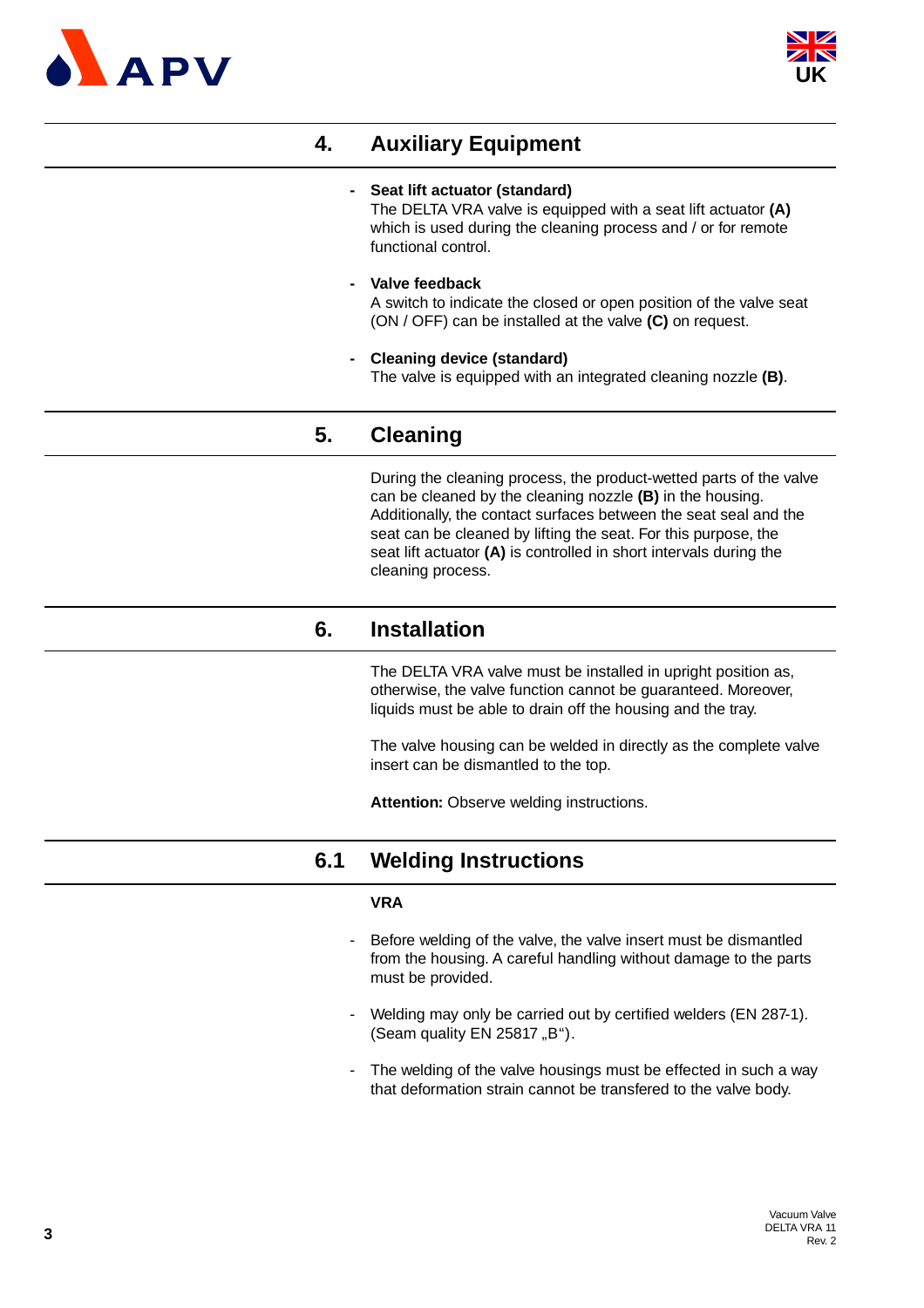



## **6.1 Welding Instructions**

- The preparation of the weld seam up to 3 mm thickness must be carried out in butt manner as a square butt joint without air. (Consider shrinkage!)
- TIG orbital welding should be aimed at!
- After welding of the valve housing or of the mating flanges and after work at the pipelines, the corresponding parts of the installation or pipelines must be cleaned from welding residues and soiling. If these cleaning instructions are not observed, welding residues and dirt particles can settle in the valve and cause damage.
- Any damage resulting from the nonobservance of these welding instructions is not subject to our guarantee.

#### **7. Maintenance**

- The maintenance intervals depend on the application of the valve and should be determined by the operator carrying out regular checks of the valve.
- Exchange of seals according to service instructions.
- **All seals must lightly be greased before their installation!!!**

#### **Recommendation:**

**APV-food-grade grease for EPDM, FPM, HNBR and NBR**

| (0,75 kg /can | - ref. No. 000 70-01-019/93) |
|---------------|------------------------------|
| (60 g /tube   | - ref. No. 000 70-01-018/93) |

#### **APV-food-grade grease for VMQ**

| $(0,6 \text{ kg}/\text{can})$ | - ref. No. 000 70-01-017/93) |
|-------------------------------|------------------------------|
| (60 g/tube)                   | - ref. No. 000 70-01-016/93) |

**!** Do not use grease containing mineral oil for EPDM seals. **!** Do not use Silicone-based grease for Silicone seals.

- Assembly of the valve according to service instructions.

| 8. | <b>Materials</b>       |   |                                                        |
|----|------------------------|---|--------------------------------------------------------|
|    | Product-wetted parts : |   | 1.4404/1.4571                                          |
|    | Other parts            | ÷ | 1.4301                                                 |
|    | <b>Seals</b>           | ÷ | standard<br><b>EPDM/PTFE</b><br>optional<br>FPM or VMQ |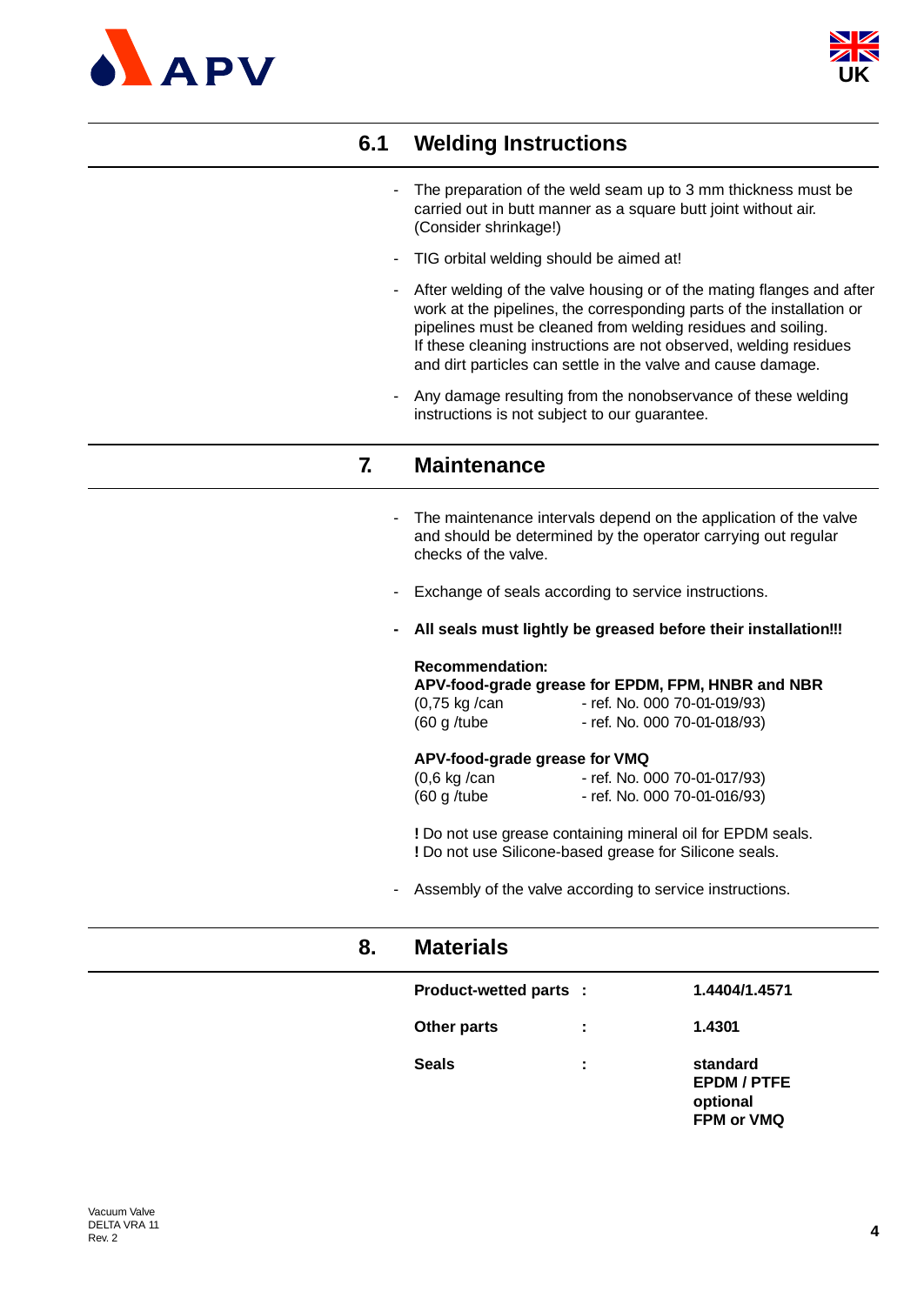



## **9. Dimensions / Weights**



| DN  |     | dimensions in mm |     | weight |
|-----|-----|------------------|-----|--------|
|     |     | øс               | D   | kg     |
| 50  | 310 | 50               | 127 | 3,3    |
| 100 | 340 | 100              | 198 | 5,4    |
| 150 | 420 | 150              | 277 | 8,4    |

## **10. Technical Data**

| max. line pressure         | 10 bar                                                                                                                        |
|----------------------------|-------------------------------------------------------------------------------------------------------------------------------|
| max. operating temperature | 135 <sup>o</sup> C EPDM<br>*VMQ, *FPM                                                                                         |
| short-term load            | $140^{\circ}$ C EPDM<br>*VMQ, *FPM<br>*(no steam)                                                                             |
| response pressure          | 40 mm water column<br>standard<br>adjustable from 35 mm<br>WC to 60 mm WC<br>(change of response<br>pressure see chapt. 11.5) |

#### **Flow rates (m³/h) at a negative pressure of**

|               | <b>100 mm WC</b> | <b>200 mm WC</b> |
|---------------|------------------|------------------|
| <b>DN 50</b>  | 39               | 80               |
| <b>DN 100</b> | 215              | 317              |
| <b>DN 150</b> | 324              | 943              |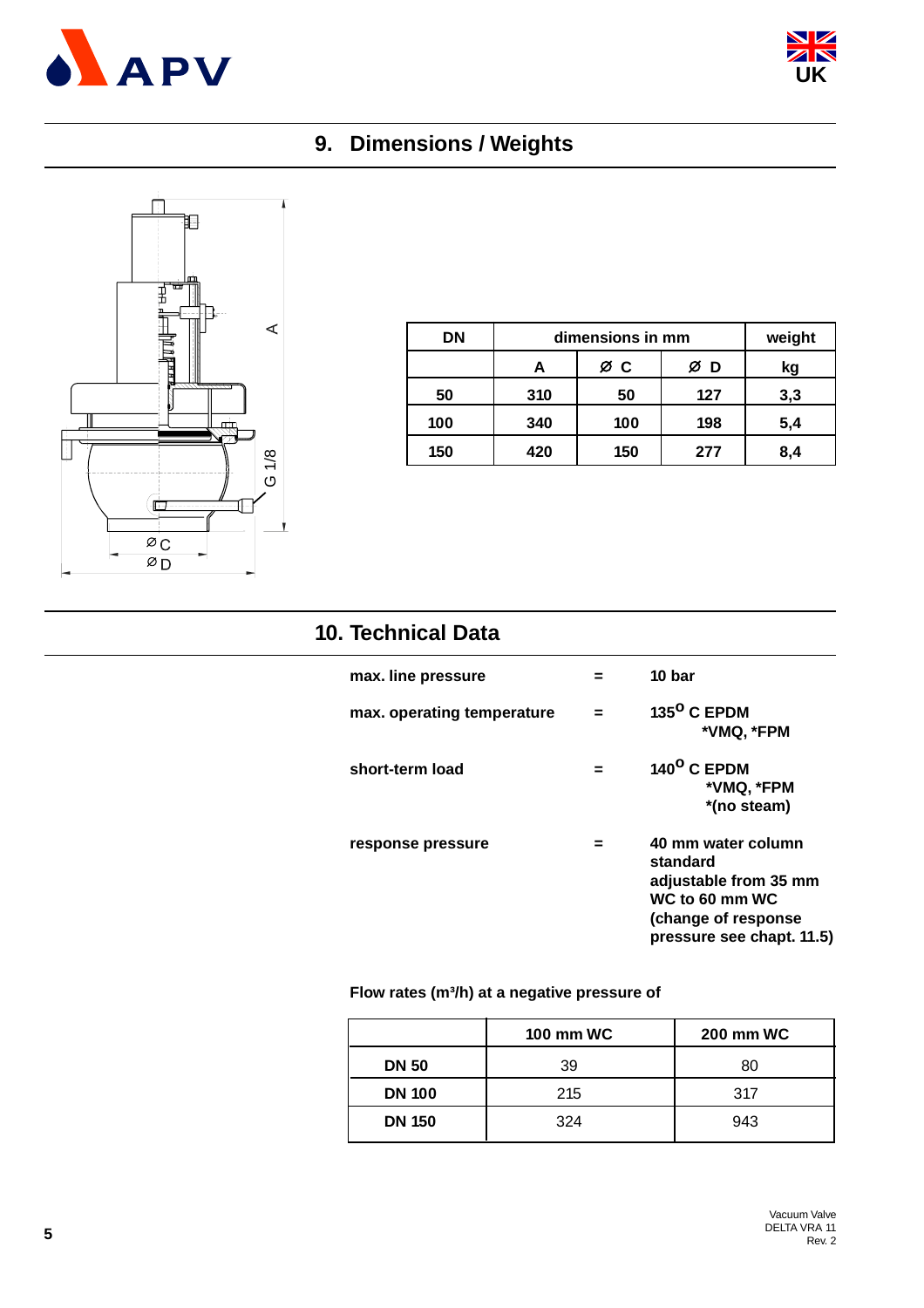



## **11. Service Instructions**

The item numbers refer to the spare parts drawing **RN 01.113.**

#### **11.1 Dismantling from the line system**

**a.** Shut off line pressure (product and cleaning line).

#### **Do not reach for movable parts! Risk of injury by suddenly actuating valve.**

- **b.** Remove pneumatic air for the seat lift actuator **(13)**  at the connection **(14)**.
- **c.** Loosen clamp of feedback support and pull off proximity switch **(18)**.
- **d.** Loosen hexagon nuts **(15)** by means of a wrench SW 8 and lift the protective cover **(17)** with the seat lift actuator and the spray sheet **(22)**.
- **e.** Loosen the hexagon screws **(3)** by means of a wrench SW 13 or 17 and lift the valve insert.

#### **11.2 Dismantling of wear parts**

- **a.** Pull off O-ring **(25)**.
- **b.** Remove O-ring **(23)**.
- **c.** Loosen hexagon screw **(8)** by means of a wrench SW 8 and remove the disc **(7)**.
- **d.** Before loosening the hexagon nuts **(6)** by means of two wrenches SW 17, the exact distance from the upper edge of the shaft to the nut must be measured. This distance must be kept exactly during the installation in order not to change the preset response pressure.
- **e.** Remove spring plate **(5)**, spring **(19)** and bush **(20)**.
- **f.** Push off shaft **(2)**.
- **g.** Stick into the seat seal **(1)** with a peaked object and pull it off.
- **h.** Dismantle guide rods **(4)**.



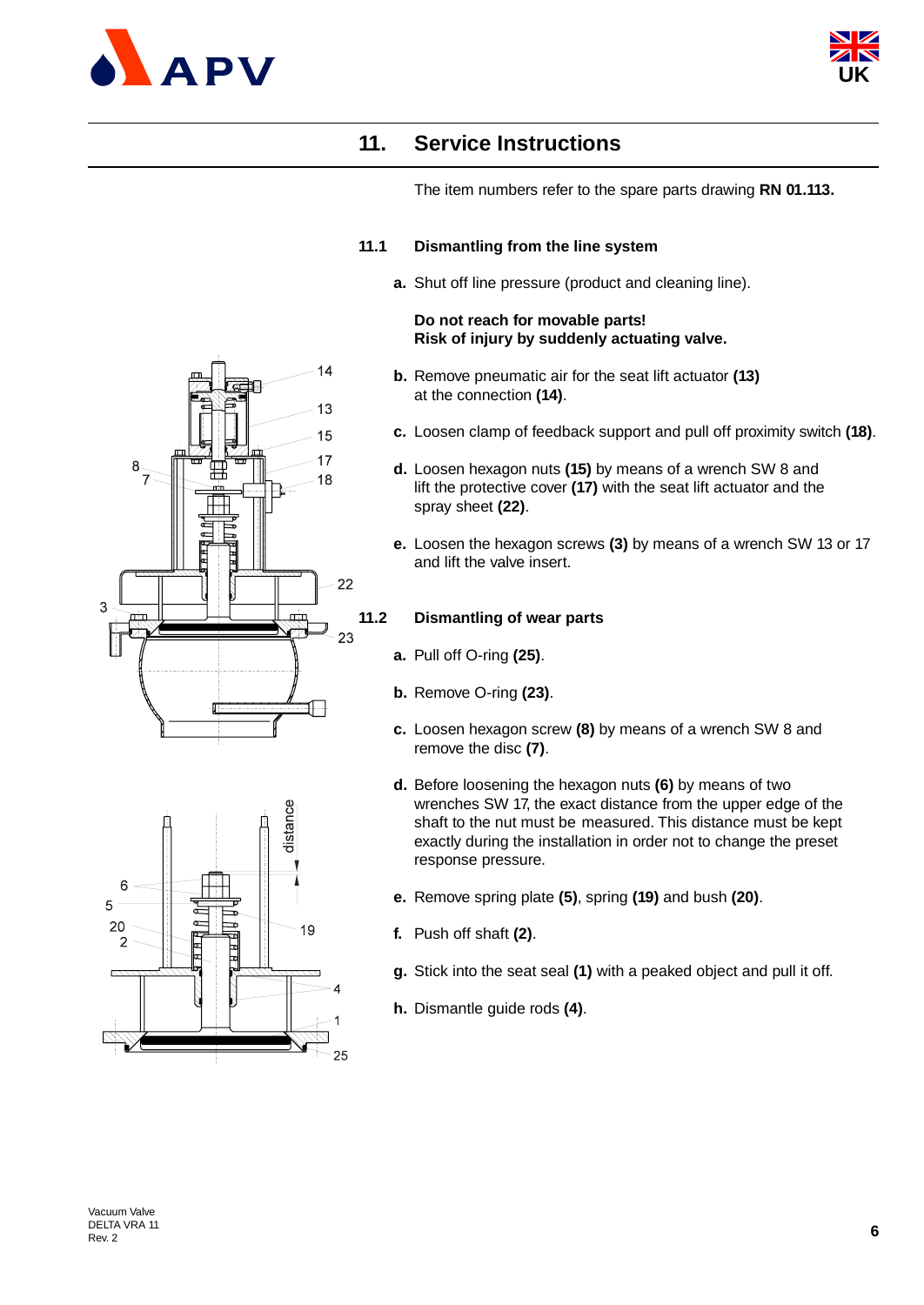



## **11. Service Instructions**

#### **11.3 Installation of seals and assembly of valve**

- **a.** Press the guide rods **(4)** into the yoke.
- **b.** Before assembly of the valve shaft **(2)**, the seat seal **(1)** must be inserted. Press the slightly greased seal at four spots, the wide side to the front, into the groove. At the four loops sticking out, the seal must be inserted into the groove, e.g. by means of a thin blunt screwdriver and strongly pressed into the groove by thumb. To ensure a uniform fit, the four loops are to be worked upon alternatively. Finally, the seal is smoothed by exerting strong pressure, e.g. by the handle of a screwdriver. The groove is vented by sticking between the groove edge and the seal inside down to the groove base by means of a thin blade. The correct fit of the seal must be checked after the installation.
- **c.** Push the shaft **(2)** through the yoke **(21)**.
- **d.** Insert spring **(19)**, bush **(20)** and spring plate **(5)**.
- **e.** Screw on hexagon nuts **(8)** and tighten them against one another. Observe distance of installation (see **11.2.e**).
- **f.** Fix the disc **(7)** with the hexagon screw **(8)** at the shaft.
- **g.** Place the spray sheet **(22)** and protective cover **(17)** together with the seat lift actuator **(13)** on the spacer **(16)** and tighten the parts by the discs **(12)** and hexagon nuts **(15)**.
- **h.** Insert O-ring **(23)** in the outlet **(24)** and the O-ring **(25)** in the yoke groove.

#### **11.4 Installation of valve**

- **a.** Place the complete valve insert into the valve housing **(26)** and tighten it by the screws **(3)**.
- **b.** Install the pneumatic air line and the valve feedback.

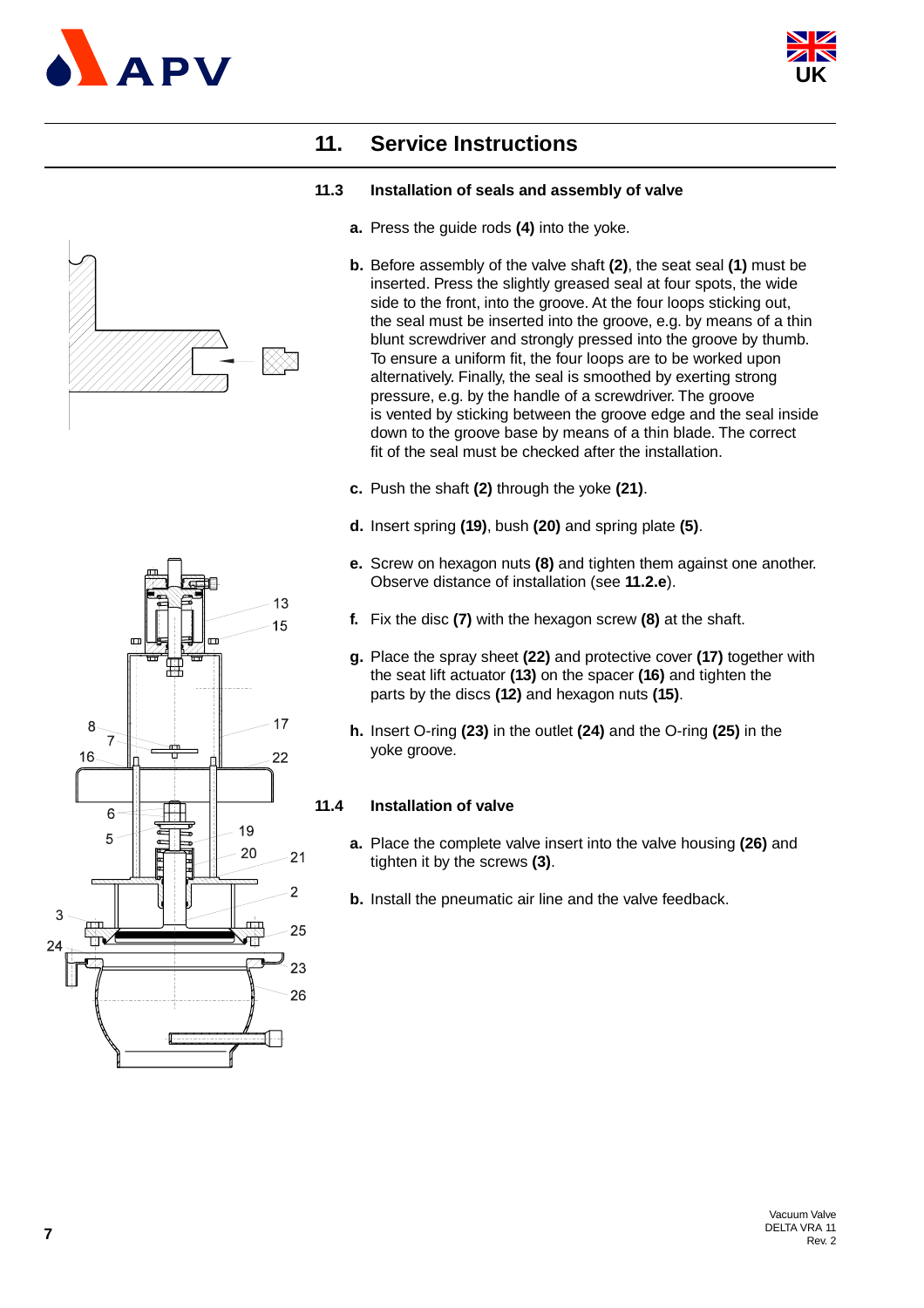



## **11. Service Instructions**

#### **11.5 Change of response pressure**

- **-** The standard adjustment of the set pressure amounts to 40 mm WC.
- **a.** Loosen the hexagon nut **(15)** and dismantle the protective cover **(17)** together with the seat lift actuator **(13)**.
- **b.** Loosen the hexagon nuts **(6)**:
- **-** By turning the lower nut **(6)** to the right, the response pressure can be reduced to max. 65 mm WC.
- **-** By turning the lower nut **(6)** to the left, the response pressure can be reduced to min. 35 mm WC.
- **c.** After re-adjustment, tighten the nuts **(6)** against one another and install the protective cover with the seat lift actuator.

## **12. Trouble Shooting**

The item numbers refer to the spare parts drawing RN **01.113**. Removal of failures see chapt. 11, Service Instructions.

| Leakage between housing and<br>mating flange<br>(lower outlet) | replace O-ring (25).                                                 |
|----------------------------------------------------------------|----------------------------------------------------------------------|
| Leakage at the outlet                                          | replace O-ring (23).                                                 |
| Leakage at the valve seat                                      | replace seat seal (1).                                               |
| Seat lifting impossible                                        | check function of seat lift<br>actuator or replace it<br>completely. |
| Valve does not work                                            | check smooth running of<br>the shaft, replace<br>damaged parts.      |

## **13. Spare Parts List**

**(see annex)**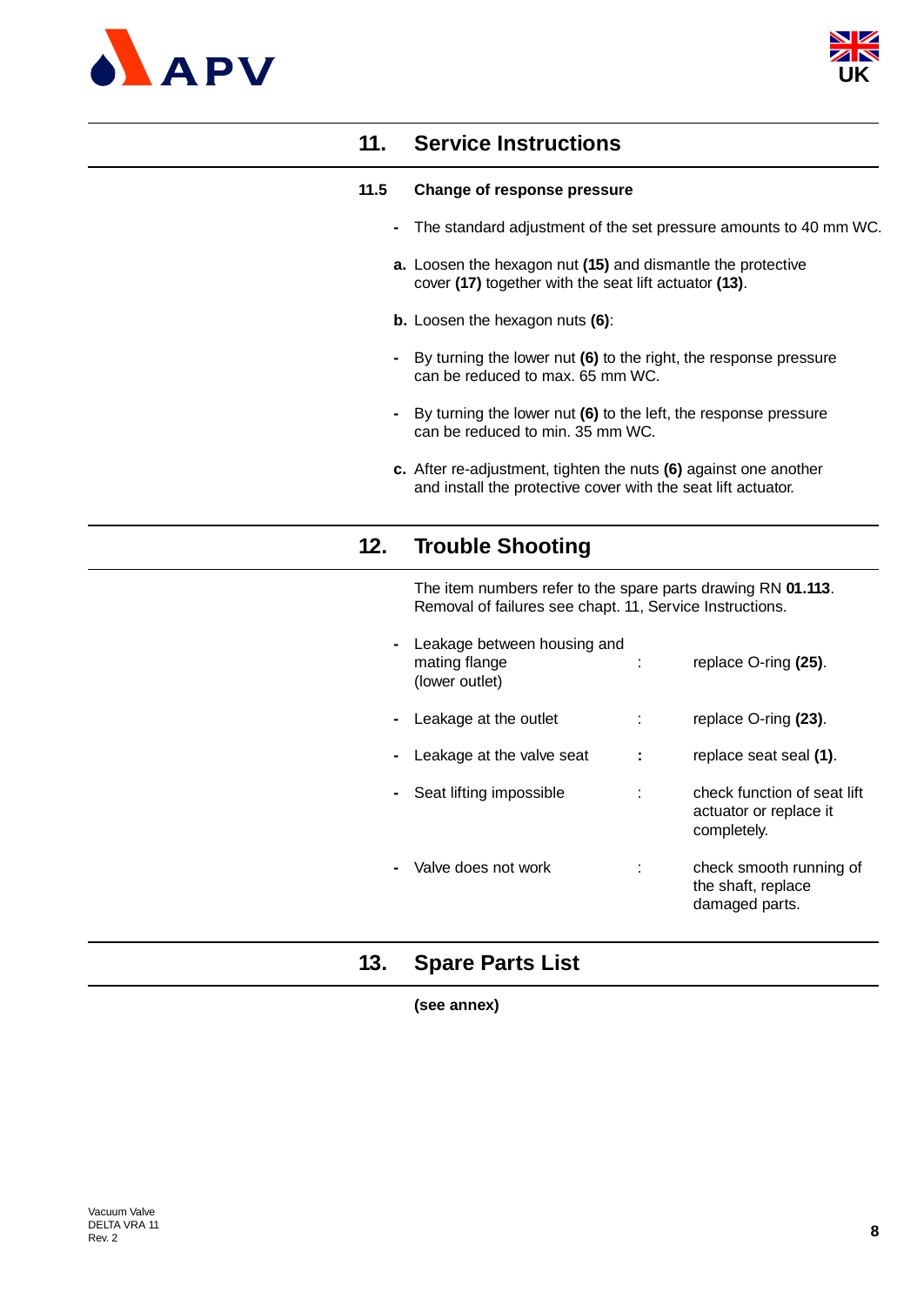Translation of original manual BA VRA11 00002 ID-No.: H170792



rev. 2





Your local contact:



Zechenstraße 49 D-59425 Unna

Phone: +49(0) 23 03/ 108-0 Fax: +49(0) 23 03 / 108-210

For more information about our worldwide locations, approvals, certifications, and local representatives, please visit www.apv.com.

Copyright © 2008 SPX Corporation

The information contained in this document, including any specifications and other product details, are subject to change without notice. While we have taken care to ensure the information is accurate at the time of going to press, we assume no responsibility for errors or omissions nor for any damages resulting from the use of the information contained herein.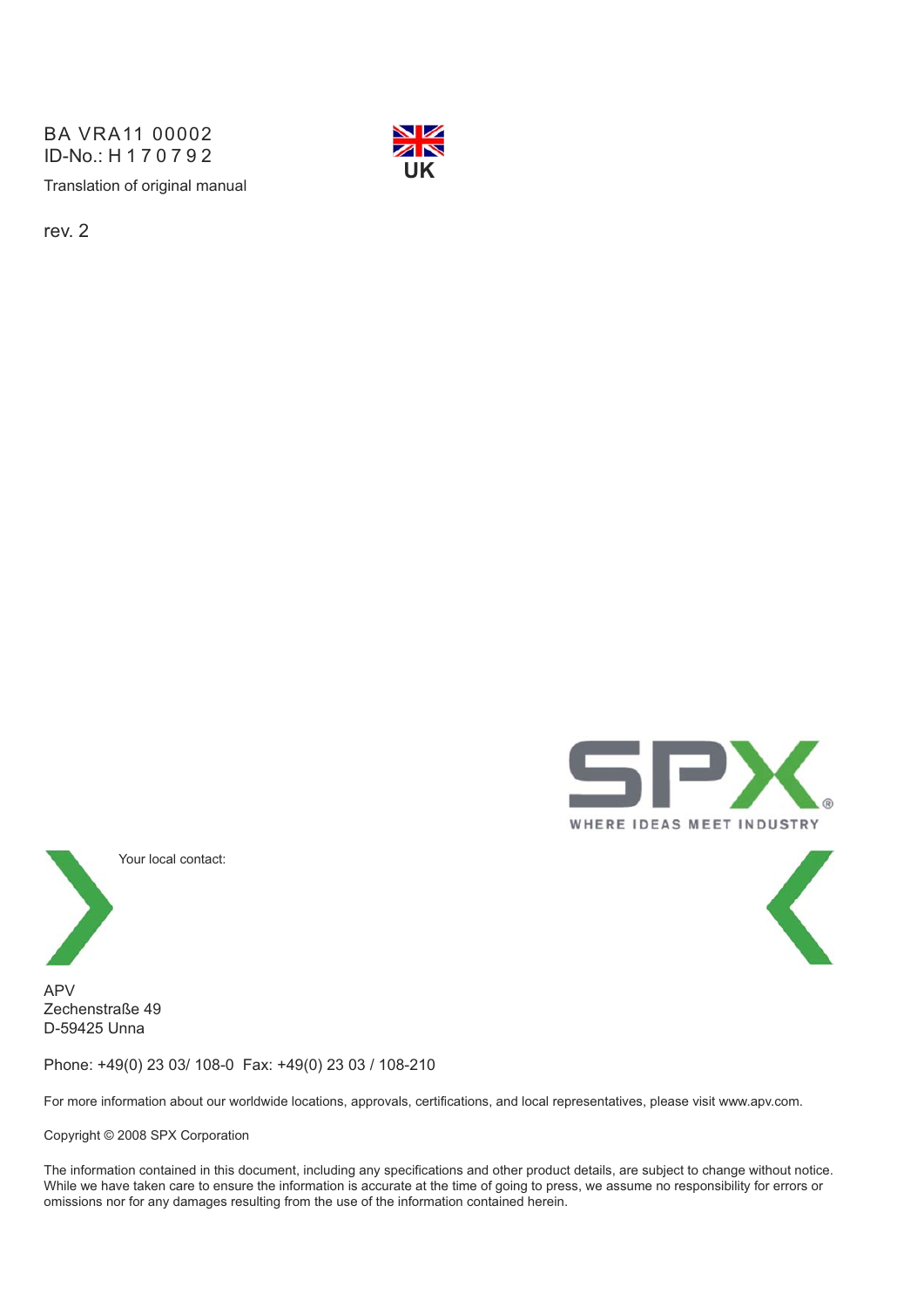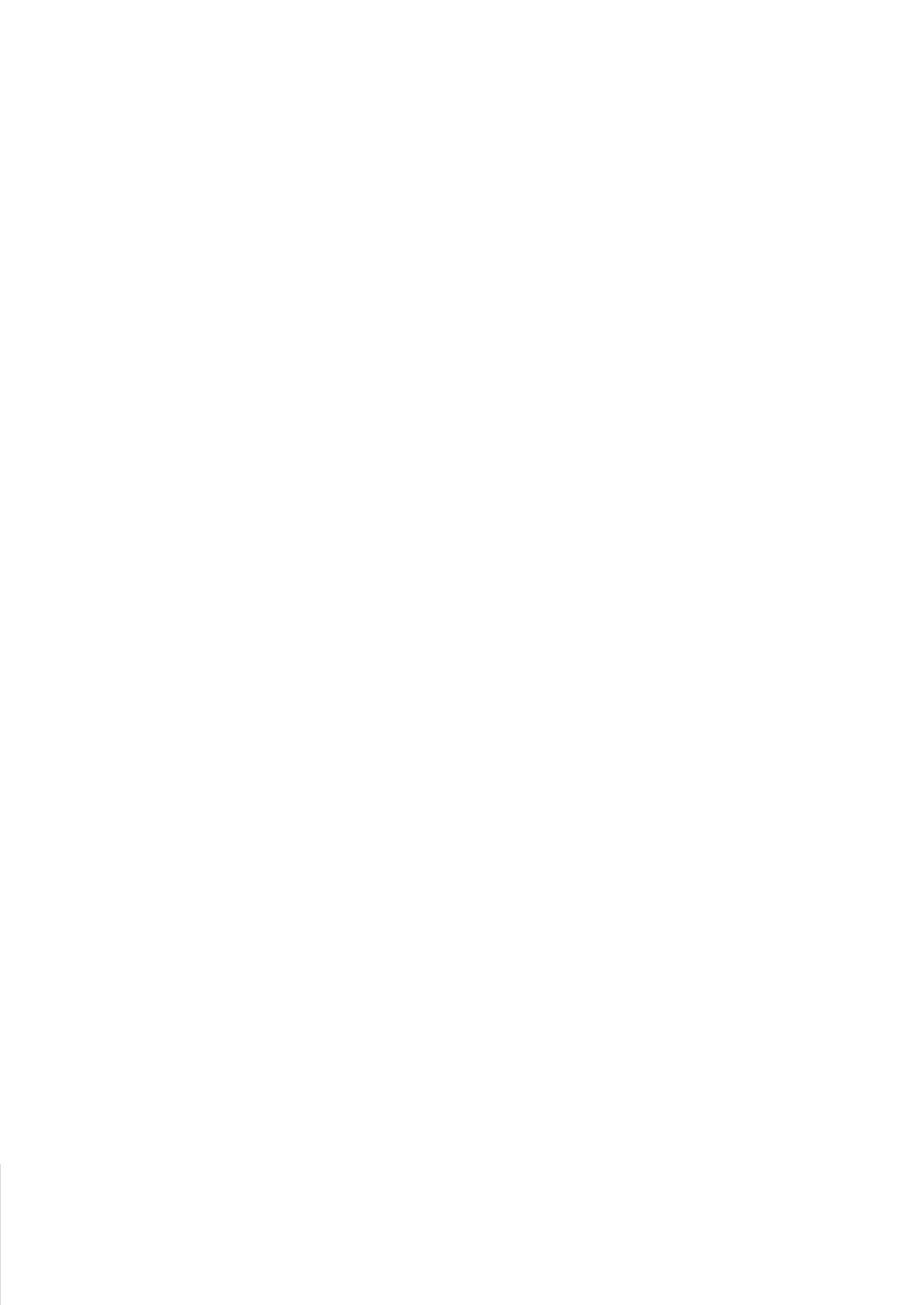|                          |                          | Weitergabe sowie Vervielfältigung dieser Unterlage, Verwertung und Mitteilung<br>ihres Finalts nicht gestaftet, soweit nicht schrifflich zugestanden. Verstoß<br>verpflichtet zum Schadensersatz und kann strafrechtliche Falgen hab |                                           |                                                                 |                                  |                                    |                                    |                                                                           |                                 | 02/94                                                      |
|--------------------------|--------------------------|--------------------------------------------------------------------------------------------------------------------------------------------------------------------------------------------------------------------------------------|-------------------------------------------|-----------------------------------------------------------------|----------------------------------|------------------------------------|------------------------------------|---------------------------------------------------------------------------|---------------------------------|------------------------------------------------------------|
|                          | $\frac{1}{\overline{E}}$ | Ventilstellungsmeldung<br>Ersatzteiliste: spare parts list:<br>Vakuumventi( VRA11-IHP2<br>pd<br>S<br>Anlüftzylinder                                                                                                                  |                                           |                                                                 | $\mathbf{\Omega}$<br>Blatt       |                                    | Gezeichnet<br>Normgepr.<br>Geprüff | Goe/WB<br><b>LAIKO</b><br>Nane<br><u>207.92</u><br>297.92<br><u>latun</u> |                                 | 看看<br><b>APV Roatsta</b><br><b>LEPV</b> Bernary<br>Germany |
|                          | Vacuum<br>with           | proximity<br>VRA11-IHP2<br>and<br>device<br>valve<br>lifting                                                                                                                                                                         | switch                                    | Datun<br>Name                                                   | Trytko<br>7/97<br>Trytko<br>7/92 | Trytko<br>07/06<br>Trytko<br>04/04 | Trytkoj<br>07/07                   |                                                                           | $\overline{\widetilde{\alpha}}$ | 01.113                                                     |
| Post                     | anauji)<br><u>Neude</u>  | Benennung                                                                                                                                                                                                                            | ρg                                        | 00                                                              | 150                              |                                    |                                    |                                                                           |                                 |                                                            |
| item                     | apup                     | description                                                                                                                                                                                                                          | <b>WS-Nr.</b><br>ref.-no.                 | <b>WS-Nr.</b><br>Met.- <u>no.</u><br>Met.- <u>no.</u>           | wS-Nr.<br>ref.-no.               | WS-Nr.<br>ref.-no.                 | WS-Nr.<br>ref.-no.                 | WS-Nr.<br>ref.-no.                                                        | <b>WS-NC.</b><br>WS-NC.         | WS-Nr.<br>1ef.-no.                                         |
|                          |                          | <u>ღ</u><br>$-1$ HP2<br>VRA11                                                                                                                                                                                                        | $20 - 88 - 440$                           | $20 - 88 - 640$                                                 | $20 - 88 - 740$                  |                                    |                                    |                                                                           |                                 |                                                            |
|                          |                          |                                                                                                                                                                                                                                      |                                           |                                                                 |                                  |                                    |                                    |                                                                           |                                 |                                                            |
| $\overline{\phantom{0}}$ | $\overline{\phantom{0}}$ | $\ast$<br><u>Sitzdichtung</u><br>Seat seal                                                                                                                                                                                           | 58-01-420/                                | 58-01-619                                                       | 58-01-582/                       |                                    |                                    |                                                                           |                                 |                                                            |
| $\ddot{ }$               | $\overline{\phantom{0}}$ | ∗<br>Tellerdichtung<br>seal<br><b>Seat</b>                                                                                                                                                                                           |                                           |                                                                 | 58-33-776/                       |                                    |                                    |                                                                           |                                 |                                                            |
| $\mathbf 2$              | $\overline{\phantom{0}}$ | Schaff<br>Shaff                                                                                                                                                                                                                      | $15 - 22 - 447/42$                        | $\sim$<br>$15 - 22 - 647/4$                                     | 15-22-732/42                     |                                    |                                    |                                                                           |                                 |                                                            |
| $\overline{21}$          | $\overline{\phantom{0}}$ | Schaft<br>$\frac{1}{100}$                                                                                                                                                                                                            |                                           |                                                                 | 15-22-919/42                     |                                    |                                    |                                                                           |                                 |                                                            |
| m                        |                          | <b>Schraube</b>                                                                                                                                                                                                                      | 4xDIN EN 24017-<br>$-70$<br>M8x14-A2      | $\overline{5}$<br><b>2407</b><br>- 70<br>叾<br>M8x16-A2<br>6xDIN | 6xDIN EN 24017-<br>M10x20-A2-70  |                                    |                                    |                                                                           |                                 |                                                            |
| ↘                        | $\mathbf{\Omega}$        | band<br><u> Hex. screw<br/> Führungsband</u><br> P <u>TFE_driving_b</u>                                                                                                                                                              | E6/6/20-6E-80                             | H                                                               | Ш                                |                                    |                                    |                                                                           |                                 |                                                            |
| ம                        | $\overline{\phantom{0}}$ | <b>Federteller</b>                                                                                                                                                                                                                   | 21-55-384/12                              | $\mathsf{I}$                                                    | 22-55-684/13                     |                                    |                                    |                                                                           |                                 |                                                            |
| $\mathbf o$              | $\mathbf{\Omega}$        | Spring plate<br>Skt. Mutter<br>Ĕ<br>Hex.                                                                                                                                                                                             | DIN EN                                    | 24032-M10-A2                                                    | <b>DIN EN 24032</b><br>-M12-A2   |                                    |                                    |                                                                           |                                 |                                                            |
| $\overline{\phantom{0}}$ | $\overline{\phantom{0}}$ | Scheibe                                                                                                                                                                                                                              | 08-48-046/12                              | $\mathbf{II}$                                                   | H                                |                                    |                                    |                                                                           |                                 |                                                            |
| $\infty$                 | $\overline{\phantom{0}}$ | <b>Schraube</b><br><b>SCLEW</b><br><u>Wascher</u><br>Skt. Schi<br><b>NaH</b>                                                                                                                                                         | $\overline{E}$<br>$\overline{5}$          | 24017-M5x12-A2-70                                               |                                  |                                    |                                    |                                                                           |                                 |                                                            |
| o                        | $\overline{\phantom{0}}$ | Schraube<br><b>Ski</b> .<br><b>Next</b>                                                                                                                                                                                              | $\overline{E}$<br>$\overline{\mathsf{a}}$ | 24017-M8x28-A2-70                                               |                                  |                                    |                                    |                                                                           |                                 |                                                            |
| S                        | $\overline{\phantom{0}}$ | <b>SCLEW</b><br>Mutter<br>司<br><u>Hex.</u><br>$\frac{1}{2}$                                                                                                                                                                          | 24032-M8-A2<br>$\overline{E}$<br>$\leq$   |                                                                 |                                  |                                    |                                    |                                                                           |                                 |                                                            |
| $\tilde{U}$              | m                        | Schraube<br><b>SCLEW</b><br>$\overline{\tilde{\mathbf{5}}\tilde{\mathbf{K}}}$<br><b>Next</b>                                                                                                                                         | $\overline{E}$<br>$\leq$                  | 24017-15x7-A2-70                                                |                                  |                                    |                                    |                                                                           |                                 |                                                            |
| 5                        | ഗ                        | Wascher<br>Scheibe                                                                                                                                                                                                                   | B5,3<br><b>25</b><br>$\leq$               |                                                                 |                                  |                                    |                                    |                                                                           |                                 |                                                            |
| ű                        | $\overline{\phantom{0}}$ | Steuerkopf<br>Actuator                                                                                                                                                                                                               | 15-31-854/17                              | $\mathbf l$                                                     | $\mathsf{I}$                     |                                    |                                    |                                                                           |                                 |                                                            |
| $\overline{4}$           | $\overline{\phantom{0}}$ | 1511-6/4-M5<br><u>Verschraubung</u>                                                                                                                                                                                                  | 08-63-007/93                              | Ш                                                               | Ш                                |                                    |                                    |                                                                           |                                 |                                                            |
| fū                       | $\mathbf{\Omega}$        | <u>Union</u><br>Skt. Mutter<br>Ĕ<br>Кэн<br>Н                                                                                                                                                                                         | 24032-<br>$\overline{E}$<br>$\leq$        | $\sim$<br>K-SH                                                  |                                  |                                    |                                    |                                                                           |                                 |                                                            |
| $\tilde{e}$              | $\mathbf{\Omega}$        | Distanzhalter<br>Spacer                                                                                                                                                                                                              | 08-49-185/12                              | Ш                                                               | 08-49-186/12                     |                                    |                                    |                                                                           |                                 |                                                            |